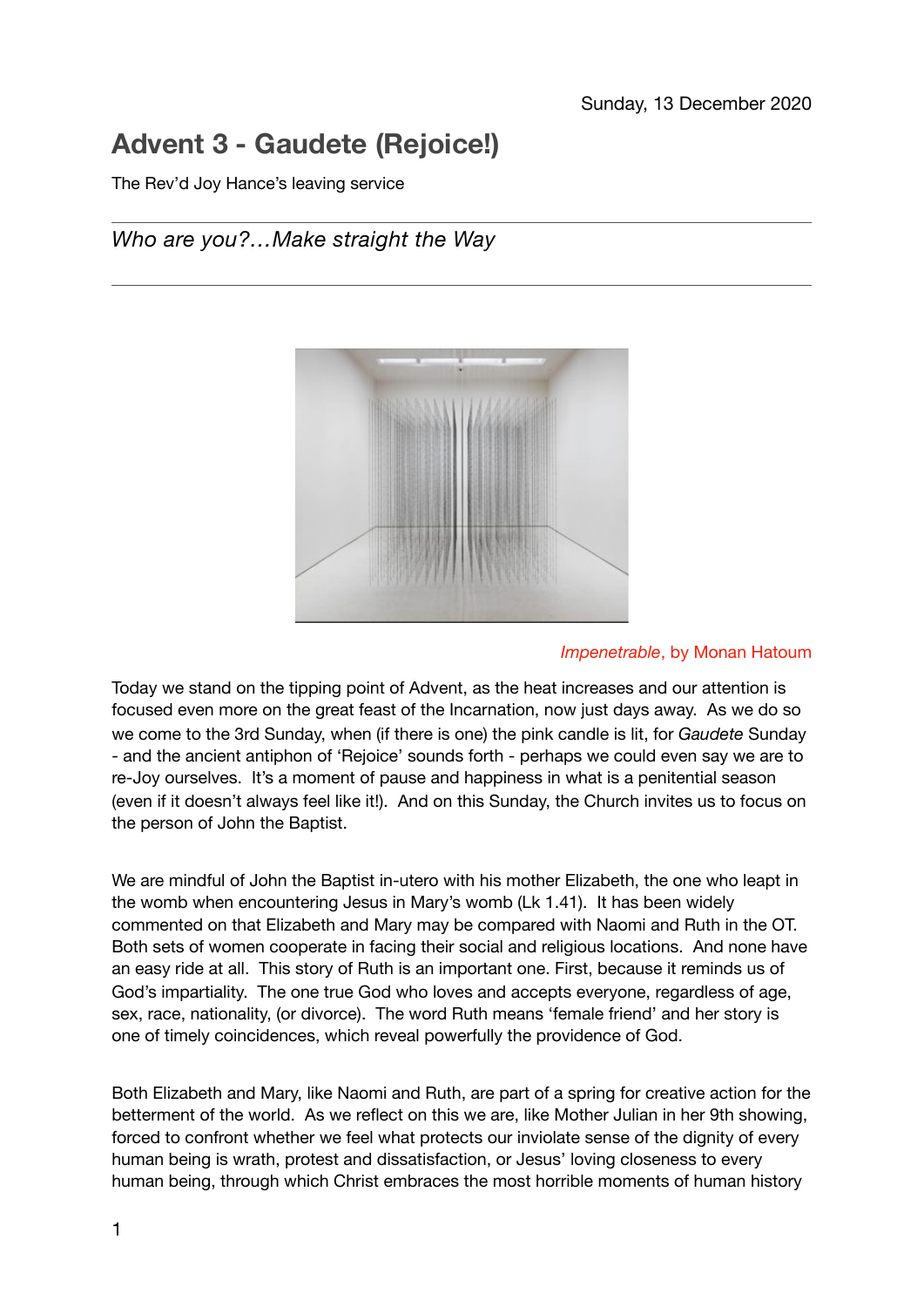### Sunday, 13 December 2020

and personal experience. In other words: Jesus is our heaven, that is, the compassionate presence of God in every human being and every human experience. Or as TS Eliot put it, the '*infinitely gentle, infinitely suffering thing'*.

Yet, mindful as we are of the mothers Elizabeth and Mary and their unborn sons, our Gospel words today are not from Luke's account of John in utero, but are taken from John's adulthood, with the resounding question of today's gospel '*Who are you?*', as the Jews sent priests and Levites to ask this question. When pushed, John says,

*'I am the voice of one crying in the wilderness,* 

#### *"Make straight the Way of the Lord".*

For John is a voice making known the Word. And as Esther said last week, for the musicians listening surely you are already humming 'Every valley' and so on!

The question from today's gospel, put to John by the priests and Levite's presupposes an awareness of the scriptural stories of Elijah, but also of second temple Judaism's expectation of an eschatological role for a returning Elijah as the bringer of the Messiah or the messianic age (as seen in Malachi 4.5-6 or Sirach 48.4-12). John rejects this suggestion that he is the messiah, pointing instead to Jesus who must increase as John's importance decreases (3.30).

For John wants us to know that that in Jesus we find 'one flock, one shepherd' (10.16), the one who is the Logos, the Word, present before creation. All creation breathes with the Christ-life. And, of course, we read scripture figuratively (Typology & Tropology) - reading backwards in the light of the Jesus event - for this is an essential part of discerning the anticipatory traces of God the Word and that revelation to the world - not least in what is sometimes called the fifth Gospel, the book of Isaiah.

It is worth saying that in this Advent we immerse ourselves in scripture, not as an exercise in literary fantasy (like trying to live in the imaginary world of Harry Potter or Star Wars). Rather we do so because God is the primary agent at work in and through scripture, and in and through each of our lives.

And just as the question to Peter in Mark 8.29 of Jesus saying '*who do you say I am*?' is a question for each of us. So too is the question to John the Baptist, *'Who are you?'.* 

These two questions strike me as being seminal to the Christian life. First, who do we say Jesus is, and then who are we in the light of this. And then we have to respond. For each of the gospels ends with an imperative of accepting a commission, as we are sent out to share a story. Having worked out who Jesus is, and who we are in the light of that, each of us is called to respond to the story in which we live.

Joy and Nick you have shared this story with us, and for that we thank God. You have articulated to us a gospel of hope; and Joy you have been a priest as a Ruth, a female friend, alongside us: offering the sacraments and the teaching of the Church, to help us to carry forward the story of Jesus with new found freedom and faithfulness.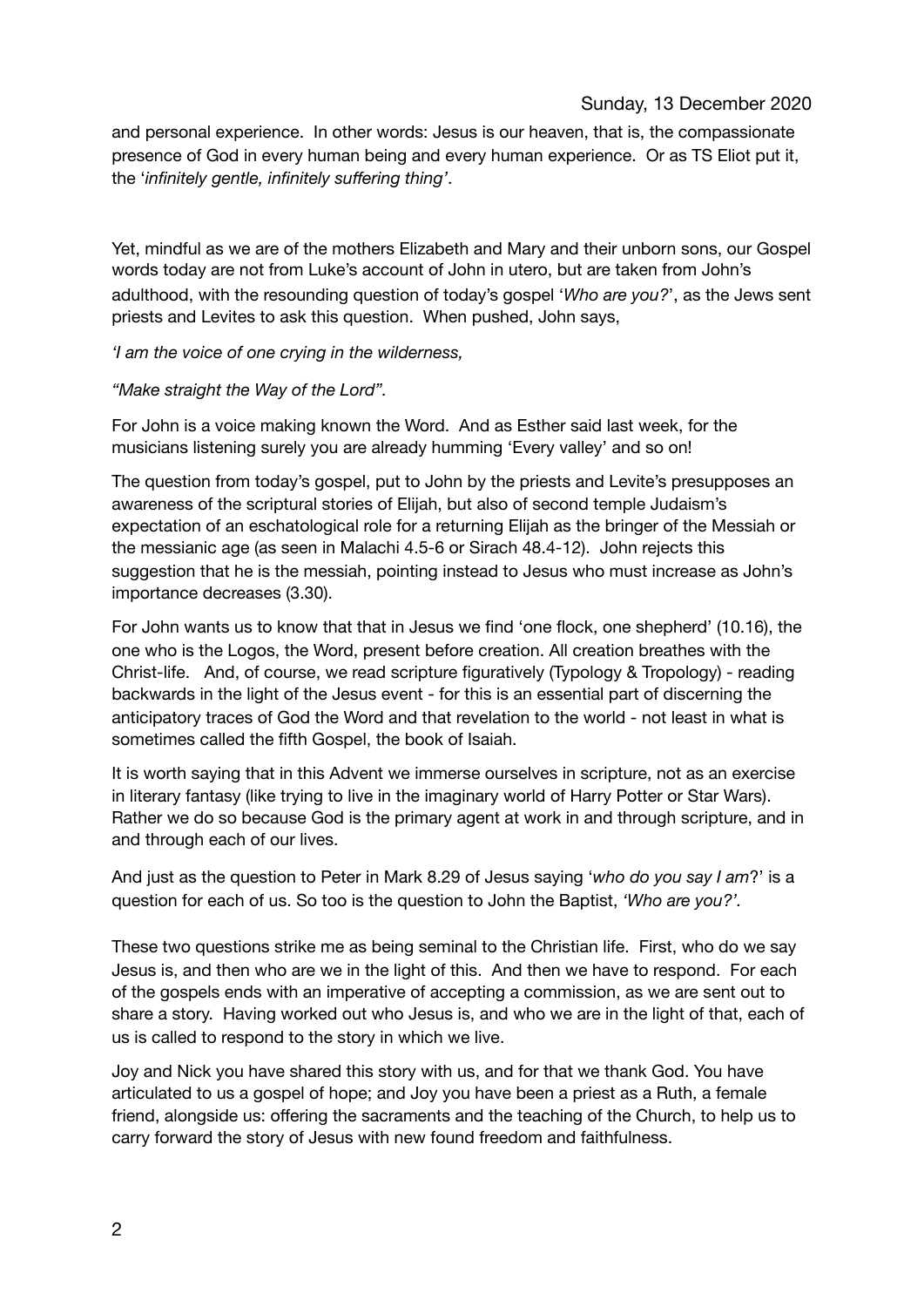## Sunday, 13 December 2020

And so today we pause to reflect on the ministry of the Rev'd Joy Hance, and her husband Nick, as they prepare to leave Witney and begin a new stage of life in Stratford. As many of you will know, I've known Joy since I was a young teenager. During her sabbatical time in her last post, she and Nick worshipped with us, and I think it would be fair to say I poached them to come and join us in Witney.

Joy has brought great wisdom, spirituality and pastoral passion. Her ministry with the care and nursing homes and retirement villages, the ministry of healing and wholeness, of prayer shawls and quiet days, and quiet pastoral concern has been vital.

Nick has brought his passion for the Franciscan life, for science and religion, for serving to the fore. And I'm particularly grateful for the journey that Nick went on in discovering a charism to reach out to those in the late night economy through the Night Café and the many discussions about faith and life that arose from that.

But I know that Joy and Nick wouldn't want me to talk too much about them, but about the gospel which is woven through their - and each of our - lives. And just as for John the Baptist, they too would want to emphasise that they must decrease that Jesus may increase.

Today is a border or boundary on their ministry, and on the church's life too as both the Hance's and the Church as a whole prepares for a gear change. From the 17th we move to the days of the great 'O' antiphons as we focus more intently on the coming of Jesus.

This week also marks an important day as we stand on the threshold of the UN migrant day, it is important to remember '…. Barbed wire fences, walls, and migrant camps have been constructed within and at the edges of Europe and North America (Schain 2018; Bieber 2018). These have been designed to contain people. They have also aimed to deter other would-be migrants from making the journey…Simultaneously, though, the promise of what lies beyond the boundary—safety, a move away from poverty, hope—continues to draw people to seek ways around or over them.

As we think of this James is going to share a piece of

#### Art work named *Impenetrable*, by Monan Hatoum (screen share)

Here we see the work *Impenetrable*. '*The cube formed by suspending barbed wire rods from the ceiling seems simultaneously fragile and intimidating. The thinness of the wires invites entry into the spaces between them while their spiky danger makes this impossible. We look on, stuck, perhaps wanting to explore the cube from within but scared and unable to do so.* 

*The artist Mona Hatoum was born in Beirut to Christian Palestinian parents, and she has lived in London since 1975. Her work often emerges from her own experience of exile, and grapples with ambiguity and paradox.* Impenetrable *provokes consideration of structures*